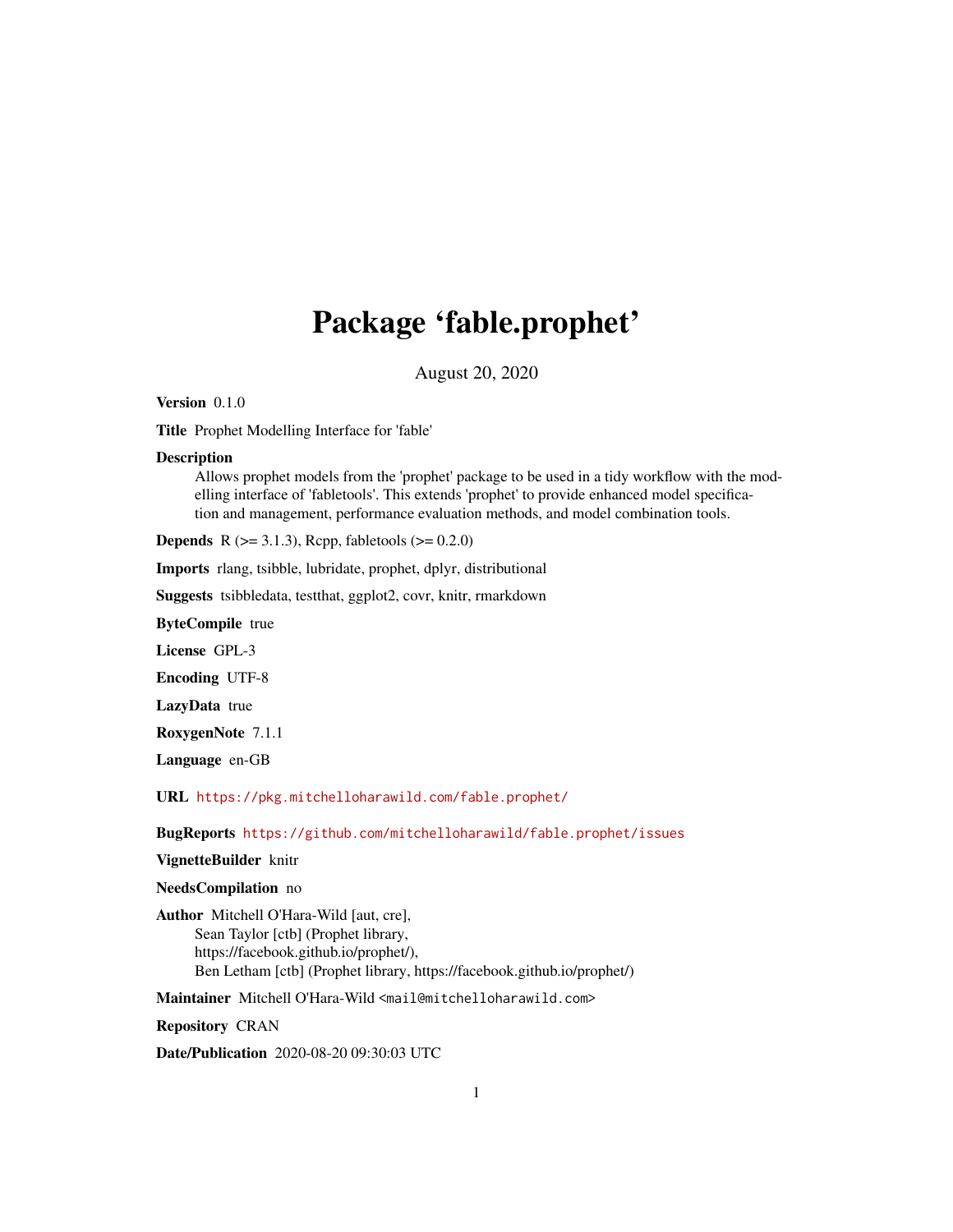# <span id="page-1-0"></span>R topics documented:

|       | $forecast.fbl\_prophet \ldots \ldots \ldots \ldots \ldots \ldots \ldots \ldots \ldots \ldots \ldots \ldots \ldots$ |  |
|-------|--------------------------------------------------------------------------------------------------------------------|--|
|       |                                                                                                                    |  |
|       |                                                                                                                    |  |
|       |                                                                                                                    |  |
|       |                                                                                                                    |  |
| Index |                                                                                                                    |  |

fable.prophet-package *fable.prophet: Prophet Modelling Interface for 'fable'*

### Description

Allows prophet models from the 'prophet' package to be used in a tidy workflow with the modelling interface of 'fabletools'. This extends 'prophet' to provide enhanced model specification and management, performance evaluation methods, and model combination tools.

# Author(s)

Maintainer: Mitchell O'Hara-Wild <mail@mitchelloharawild.com>

Other contributors:

- Sean Taylor (Prophet library, https://facebook.github.io/prophet/) [contributor]
- Ben Letham (Prophet library, https://facebook.github.io/prophet/) [contributor]

#### See Also

Useful links:

- <https://pkg.mitchelloharawild.com/fable.prophet/>
- Report bugs at <https://github.com/mitchelloharawild/fable.prophet/issues>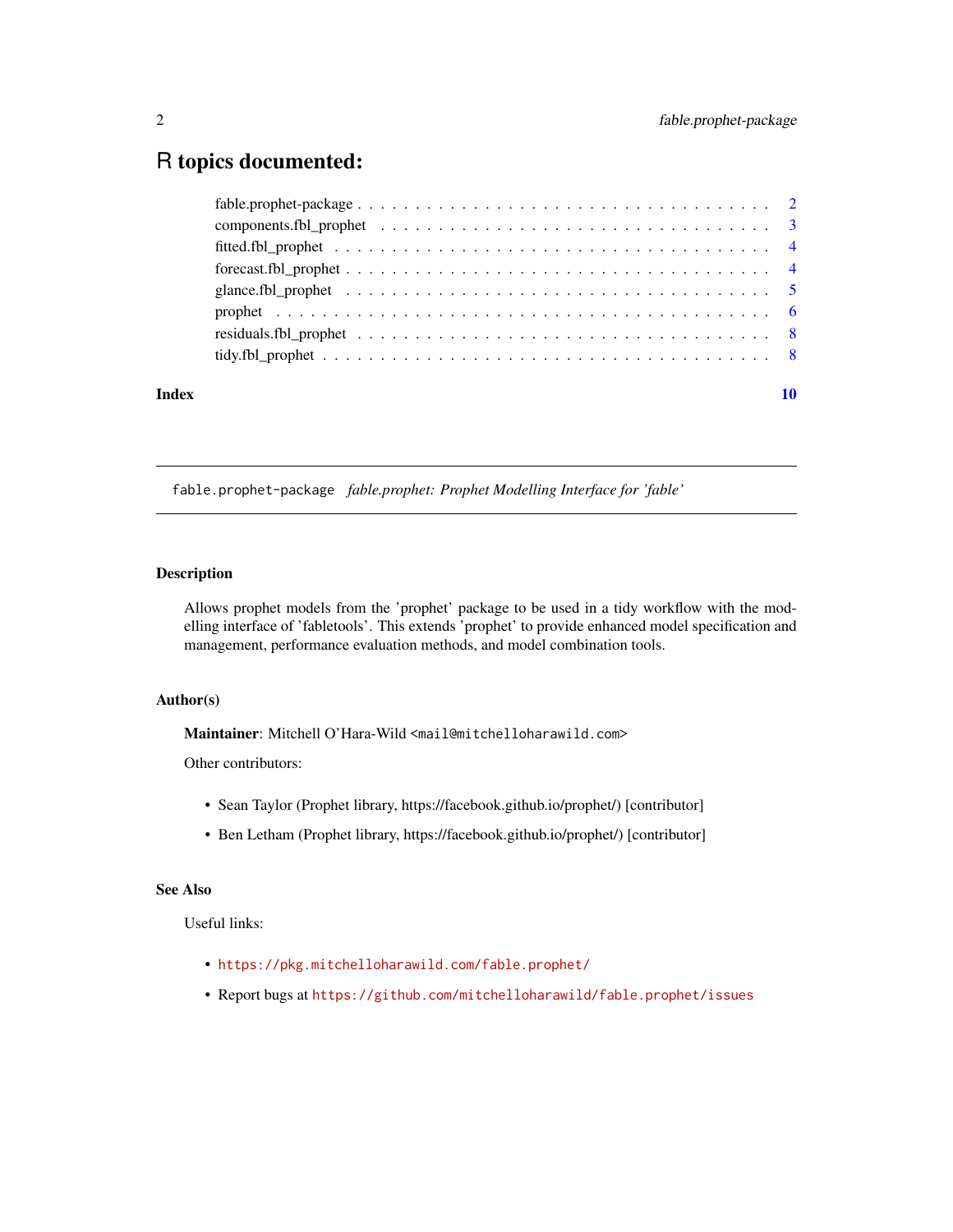<span id="page-2-0"></span>components.fbl\_prophet

*Extract meaningful components*

#### Description

A prophet model consists of terms which are additively or multiplicatively included in the model. Multiplicative terms are scaled proportionally to the estimated trend, while additive terms are not.

### Usage

```
## S3 method for class 'fbl_prophet'
components(object, ...)
```
#### Arguments

| object   | An estimated model. |
|----------|---------------------|
| $\cdots$ | Unused.             |

### Details

Extracting a prophet model's components using this function allows you to visualise the components in a similar way to [prophet::prophet\\_plot\\_components\(\)](#page-0-0).

#### Value

A [fabletools::dable\(\)](#page-0-0) containing estimated states.

# Examples

```
if (requireNamespace("tsibbledata")) {
library(tsibble)
beer_components <- tsibbledata::aus_production %>%
  model(
    prophet = prophet(Beer ~ season("year", 4, type = "multiplicative"))
  ) %>%
  components()
beer_components
autoplot(beer_components)
library(ggplot2)
library(lubridate)
beer_components %>%
  ggplot(aes(x = quarter(Quarter), y = year, group = year(Quarter))) +geom_line()
```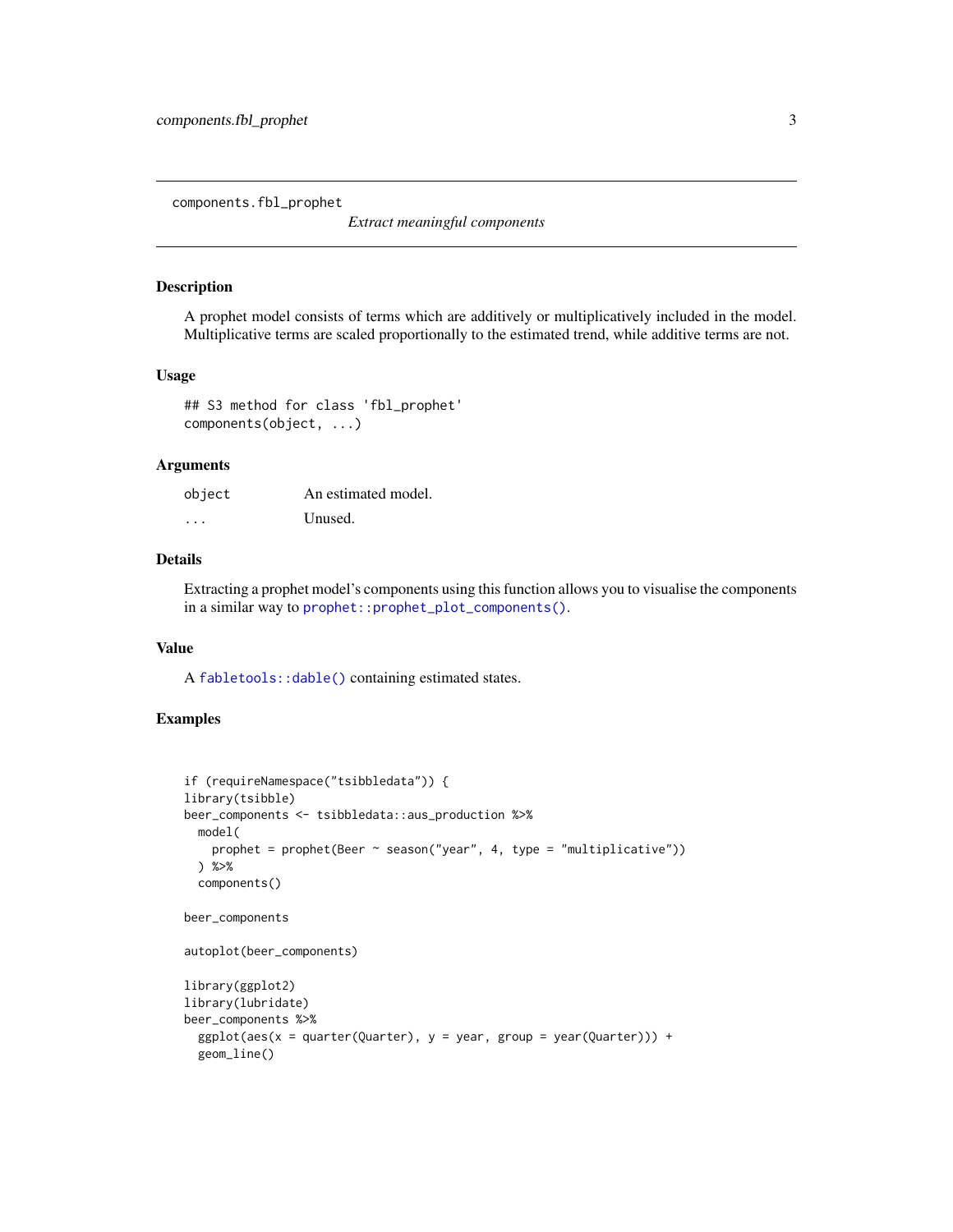fitted.fbl\_prophet *Extract fitted values*

#### Description

Extracts the fitted values from an estimated Prophet model.

#### Usage

## S3 method for class 'fbl\_prophet' fitted(object, ...)

#### Arguments

| object   | The time series model used to produce the forecasts |
|----------|-----------------------------------------------------|
| $\cdots$ | Additional arguments for forecast model methods.    |

### Value

A vector of fitted values.

forecast.fbl\_prophet *Produce forecasts from the prophet model*

# Description

If additional future information is required (such as exogenous variables or carrying capacities) by the model, then they should be included as variables of the new\_data argument.

### Usage

```
## S3 method for class 'fbl_prophet'
forecast(object, new_data, specials = NULL, times = 1000, ...)
```
#### Arguments

| object   | The time series model used to produce the forecasts                                                  |
|----------|------------------------------------------------------------------------------------------------------|
| new_data | A tsibble containing future information used to forecast.                                            |
| specials | $(passed by fabletools::forecast.mdl_df())$ .                                                        |
| times    | The number of sample paths to use in estimating the forecast distribution when<br>$boostrap = TRUE.$ |
| $\cdots$ | Additional arguments passed to prophet::predict.prophet().                                           |
|          |                                                                                                      |

<span id="page-3-0"></span>}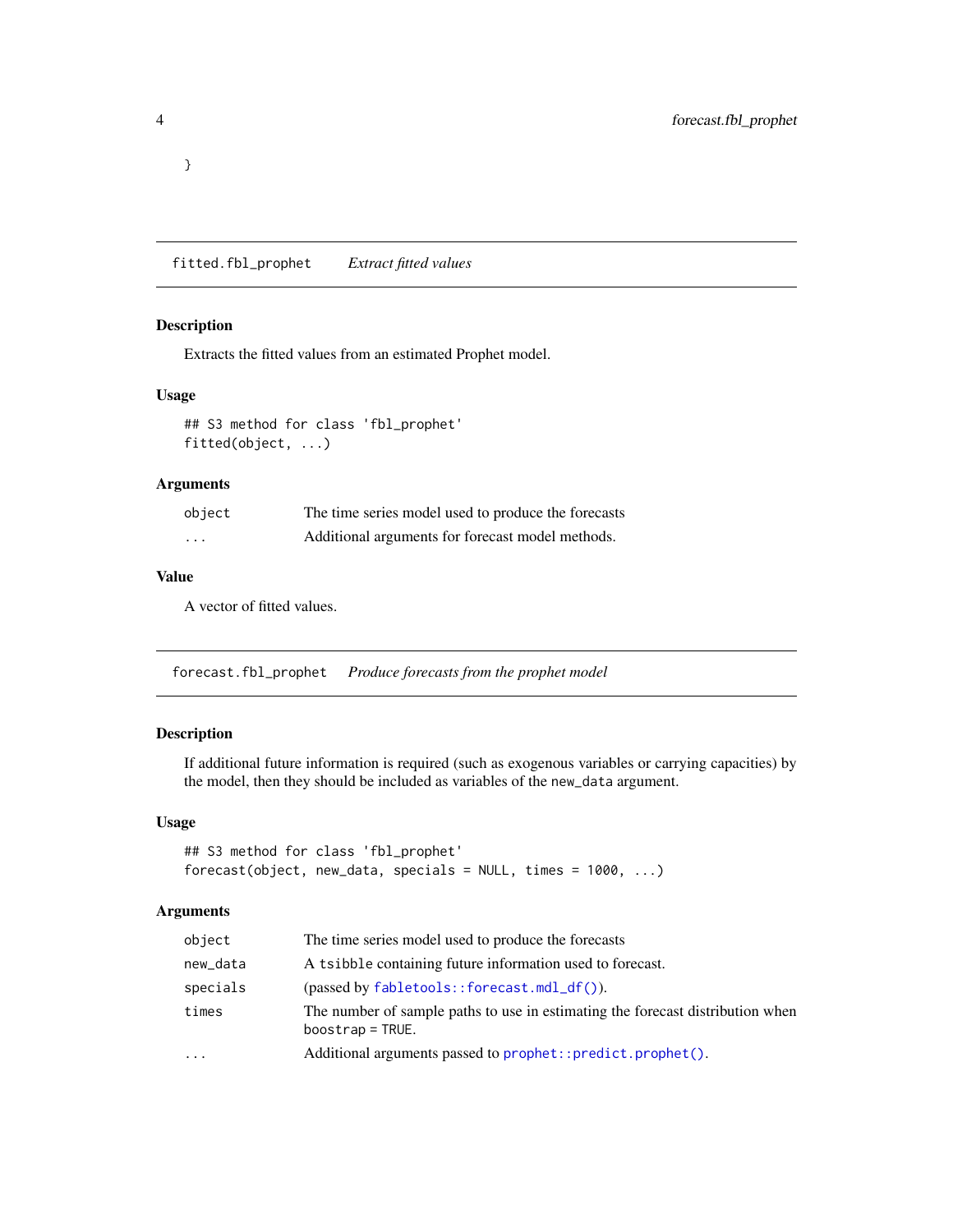# <span id="page-4-0"></span>glance.fbl\_prophet 5

# Value

A list of forecasts.

# See Also

```
prophet::predict.prophet()
```
# Examples

```
if (requireNamespace("tsibbledata")) {
library(tsibble)
tsibbledata::aus_production %>%
  model(
   prophet = prophet(Beer ~ season("year", 4, type = "multiplicative"))
  ) %>%
  forecast()
}
```
glance.fbl\_prophet *Glance a prophet model*

# Description

A glance of a prophet provides the residual's standard deviation (sigma), and a tibble containing the selected changepoints with their trend adjustments.

# Usage

```
## S3 method for class 'fbl_prophet'
\text{glance}(x, \ldots)
```
# Arguments

|          | model or other R object to convert to single-row data frame |
|----------|-------------------------------------------------------------|
| $\cdots$ | other arguments passed to methods                           |

#### Value

A one row tibble summarising the model's fit.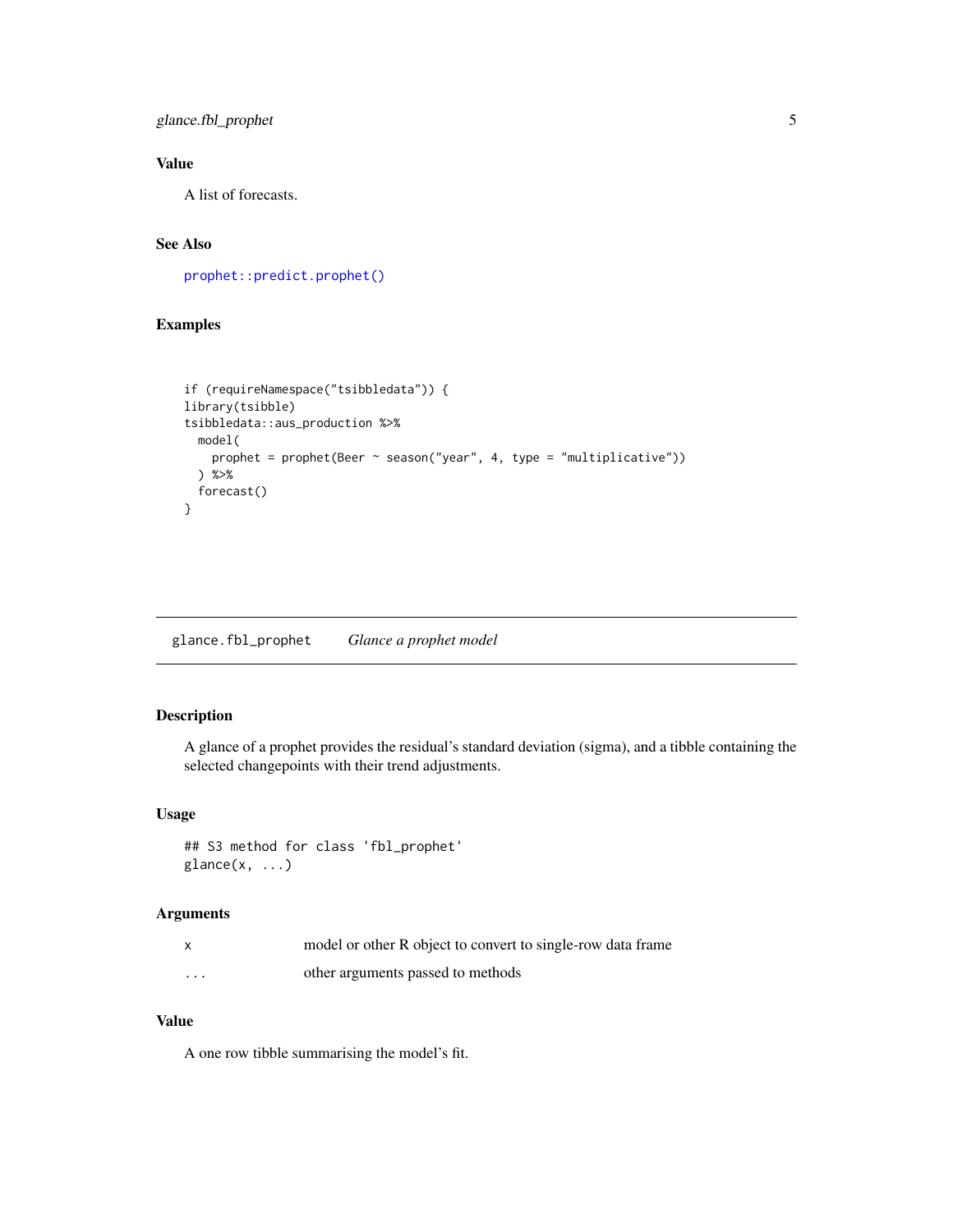#### Examples

```
if (requireNamespace("tsibbledata")) {
library(tsibble)
library(dplyr)
fit <- tsibbledata::aus_production %>%
  model(
    prophet = prophet(Beer \sim season("year", 4, type = "multiplicative"))
  )
glance(fit)
}
```
#### prophet *Prophet procedure modelling*

#### Description

Prepares a prophet model specification for use within the fable package.

#### Usage

```
prophet(formula, ...)
```
#### Arguments

| formula  | A symbolic description of the model to be fitted of class formula.           |
|----------|------------------------------------------------------------------------------|
| $\cdots$ | Additional arguments passed to the optimizing or sampling functions in Stan. |

#### Details

The prophet modelling interface uses a formula based model specification ( $y \sim x$ ), where the left of the formula specifies the response variable, and the right specifies the model's predictive terms. Like any model in the fable framework, it is possible to specify transformations on the response.

A prophet model supports piecewise linear or exponential growth (trend), additive or multiplicative seasonality, holiday effects and exogenous regressors. These can be specified using the 'specials' functions detailed below. The introduction vignette provides more details on how to model data using this interface to prophet: vignette("intro", package="fable.prophet").

#### Specials

growth: The growth special is used to specify the trend parameters.

```
growth(type = c("linear", "logistic"), capacity = NULL, floor = NULL,
      changepoints = NULL, n_changepoints = 25, changepoint_range = 0.8,
      changepoint_prior_scale = 0.05)
```
<span id="page-5-0"></span>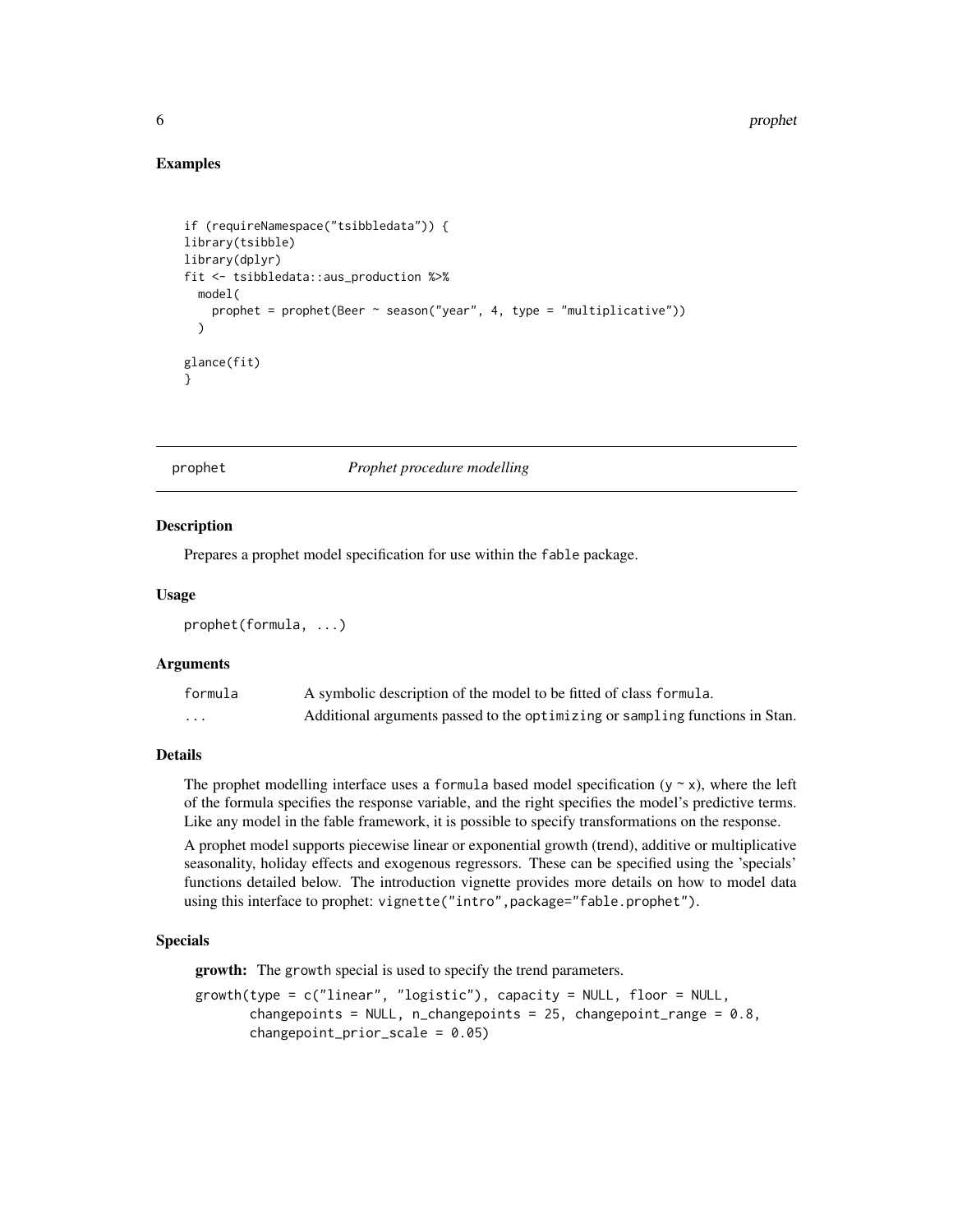<span id="page-6-0"></span>prophet 7 and 2008 and 2008 and 2008 and 2008 and 2008 and 2008 and 2008 and 2008 and 2008 and 2008 and 2008 and 2008 and 2008 and 2008 and 2008 and 2008 and 2008 and 2008 and 2008 and 2008 and 2008 and 2008 and 2008 and 2

| type                    | The type of trend (linear or logistic).                                                     |
|-------------------------|---------------------------------------------------------------------------------------------|
| capacity                | The carrying capacity for when type is "logistic".                                          |
| floor                   | The saturating minimum for when type is "logistic".                                         |
| changepoints            | A vector of dates/times for changepoints. If NULL, changepoints are automatically selected. |
| n_changepoints          | The total number of changepoints to be selected if changepoints is NULL                     |
| changepoint_range       | Proportion of the start of the time series where changepoints are automatically selected.   |
| changepoint_prior_scale | Controls the flexibility of the trend.                                                      |

season: The season special is used to specify a seasonal component. This special can be used multiple times for different seasonalities.

Warning: The inputs controlling the seasonal period is specified is different than  $\text{proplet}: \text{proplet}()$ . Numeric inputs are treated as the number of observations in each seasonal period, not the number of days.

```
season(period = NULL, order = NULL, prior_scale = 10,
       type = c("additive", "multiplicative"), name = NULL)
```
period The periodic nature of the seasonality. If a number is given, it will specify the number of observations in each order The number of terms in the partial Fourier sum. The higher the order, the more flexible the seasonality can b prior\_scale Used to control the amount of regularisation applied. Reducing this will dampen the seasonal effect. type The nature of the seasonality. If "additive", the variability in the seasonal pattern is fixed. If "multiplicative", i name The name of the seasonal term (allowing you to name an annual pattern as 'annual' instead of 'year' or 365.2

holiday: The holiday special is used to specify a tsibble containing holidays for the model.

holiday(holidays =  $NULL$ , prior\_scale =  $10L$ )

holidays A [tsibble](https://tsibble.tidyverts.org/) containing a set of holiday events. The event name is given in the 'holiday' column, and the event prior\_scale Used to control the amount of regularisation applied. Reducing this will dampen the holiday effect.

xreg: The xreg special is used to include exogenous regressors in the model. This special can be used multiple times for different regressors with different arguments. Exogenous regressors can also be used in the formula without explicitly using the xreg() special, which will then use the default arguments.

```
xreg(..., prior\_scale = NULL, standardize = "auto", type = NULL)
```
A set of bare expressions that are evaluated as exogenous regressors prior\_scale Used to control the amount of regularisation applied. Reducing this will dampen the regressor effect. standardize Should the regressor be standardised before fitting? If "auto", it will standardise if the regressor is not binary. type Does the effect of the regressor vary proportionally to the level of the series? If so, "multiplicative" is best. Otherwise

#### See Also

- [prophet::prophet\(\)](#page-0-0)
- [Prophet homepage](https://facebook.github.io/prophet/)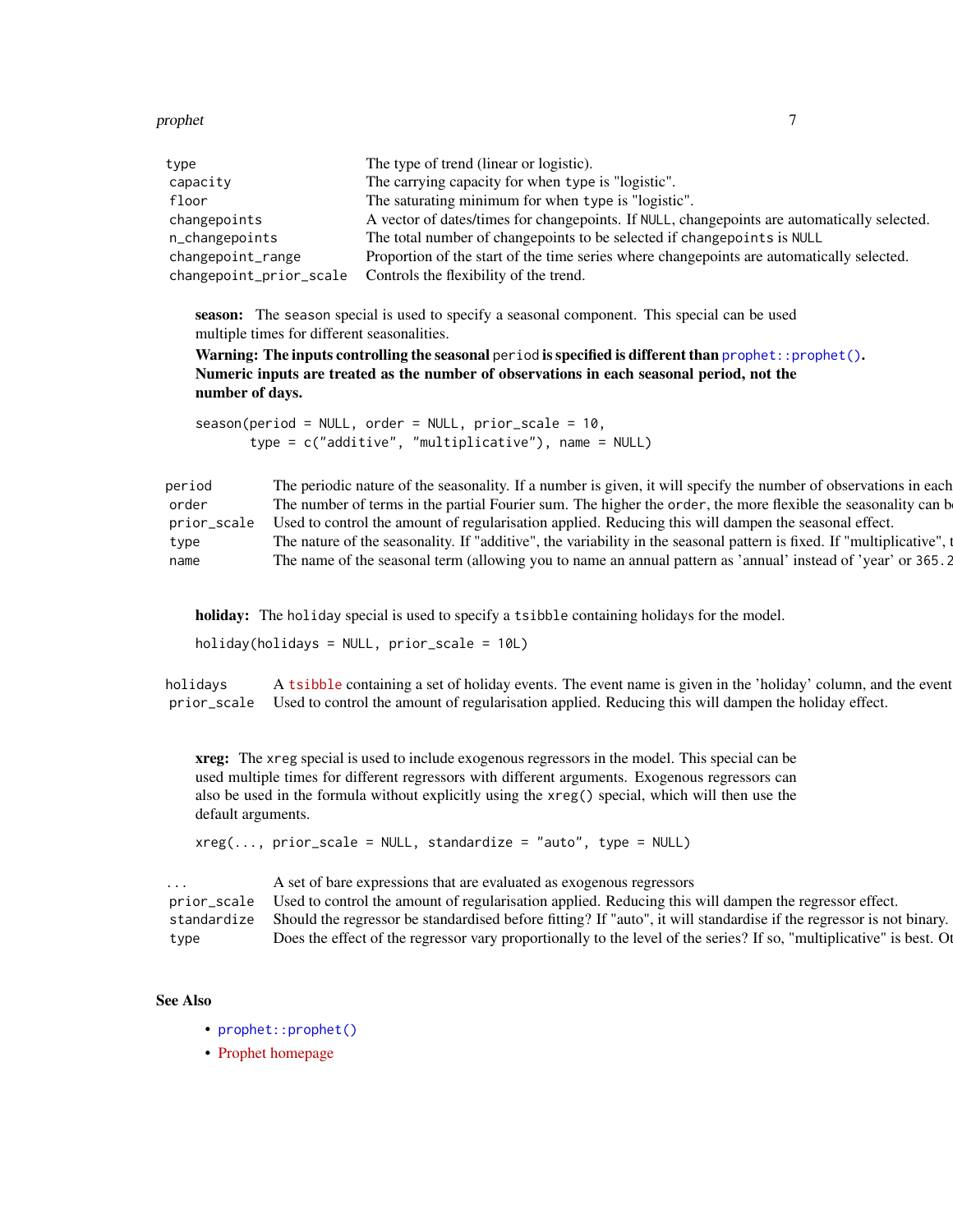- [Prophet R package](https://CRAN.R-project.org/package=prophet)
- [Prophet Python package](https://pypi.org/project/fbprophet/)

# Examples

```
library(tsibble)
as_tsibble(USAccDeaths) %>%
 model(
    prophet = prophet(value ~ season("year", 4, type = "multiplicative"))
  \lambda
```
residuals.fbl\_prophet *Extract model residuals*

### Description

Extracts the residuals from an estimated Prophet model.

# Usage

```
## S3 method for class 'fbl_prophet'
residuals(object, ...)
```
#### Arguments

| object | The time series model used to produce the forecasts |
|--------|-----------------------------------------------------|
| .      | Additional arguments for forecast model methods.    |

# Value

A vector of residuals.

tidy.fbl\_prophet *Extract estimated coefficients from a prophet model*

# Description

Extract estimated coefficients from a prophet model

#### Usage

## S3 method for class 'fbl\_prophet' tidy $(x, \ldots)$ 

<span id="page-7-0"></span>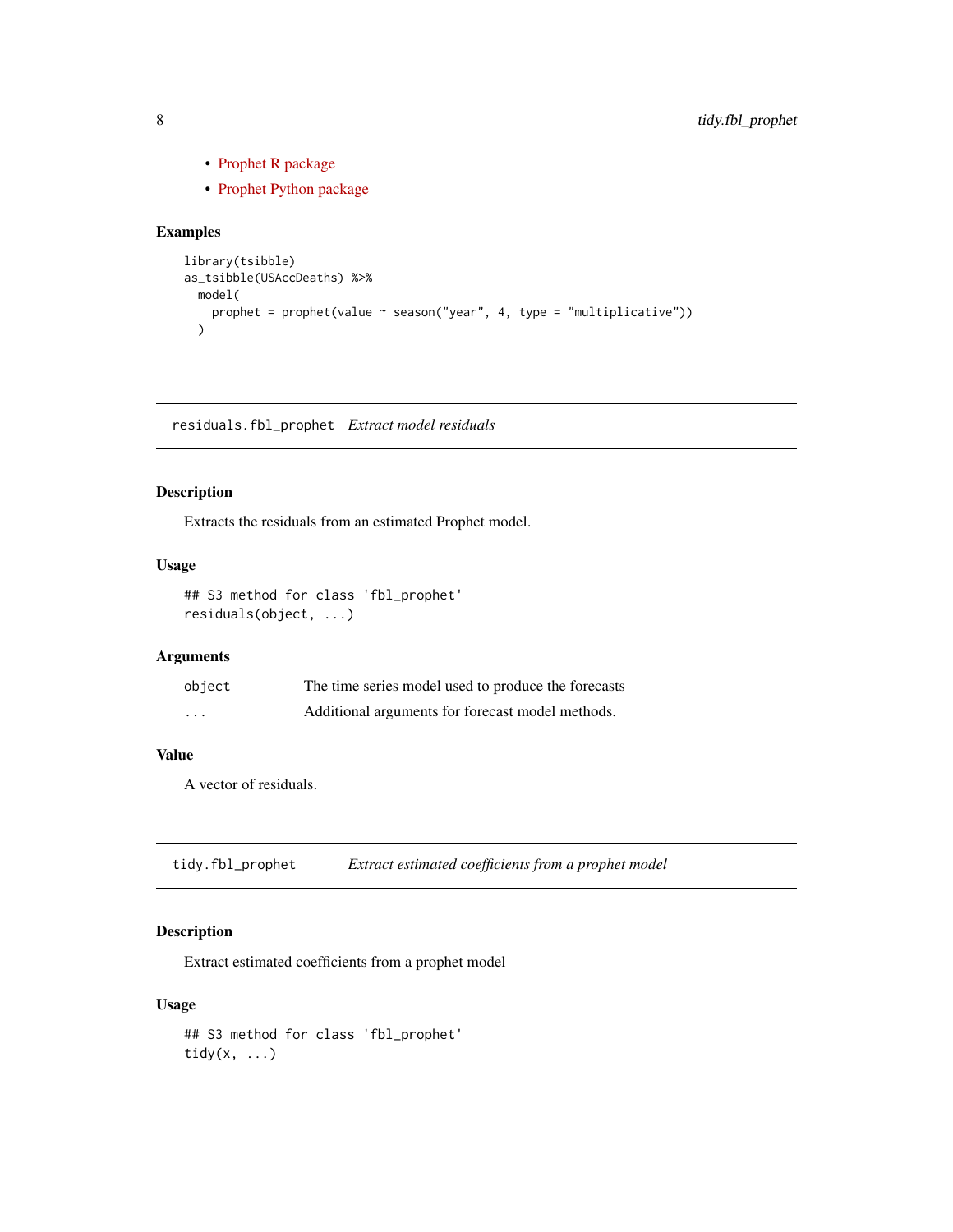# <span id="page-8-0"></span>tidy.fbl\_prophet 9

# Arguments

| $\mathsf{x}$ | An object to be converted into a tidy tibble::tibble(). |
|--------------|---------------------------------------------------------|
| $\cdots$     | Additional arguments to tidying method.                 |

# Value

A tibble containing the model's estimated parameters.

# Examples

```
if (requireNamespace("tsibbledata")) {
library(tsibble)
library(dplyr)
fit <- tsibbledata::aus_production %>%
  model(
    prophet = prophet(Beer ~ season("year", 4, type = "multiplicative"))
  \mathcal{L}tidy(fit) # coef(fit) or coefficients(fit) can also be used
}
```